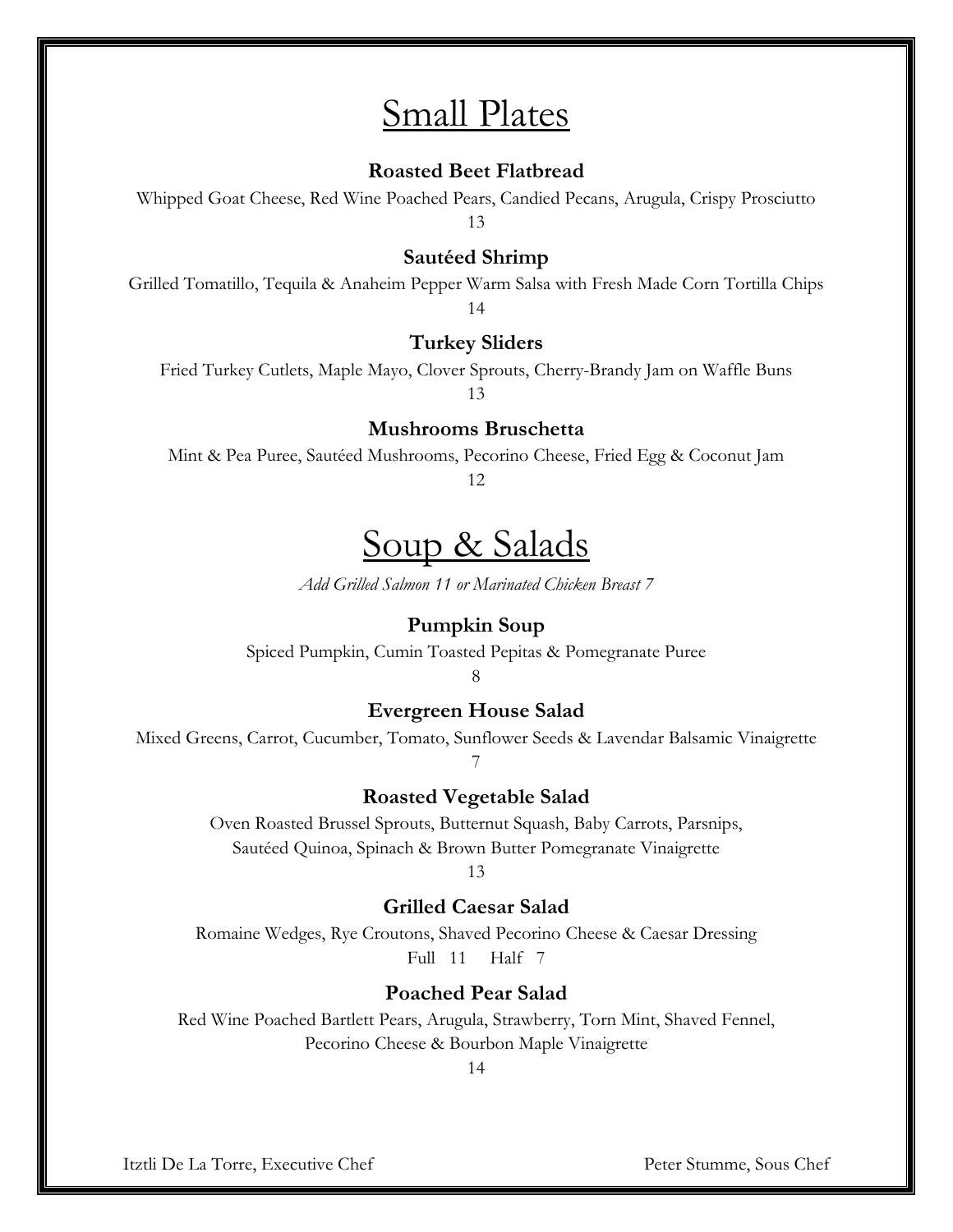# Lodge Favorites

### **Grilled New York Steak**

Candied Pecans, Mozzarella Mousse & Sweet Potato Mash, Broccolini, Veal Gravy, Chive Oil & Fried Onion Strings

28

### **Cedar Plank Salmon**

Maple Glazed Atlantic Salmon, Asparagus, Roasted Root Vegetables 24

## **Confit Chicken Osso Bucco**

Mushrooms, Pancetta, Marsala Wine Sauce, Crispy Sage, Sweet Potato Mash

25

### **Grilled Pork Chop**

Apple Cider Brined, Pancetta & Pear Risotto, Baby Carrots, Cherry-Brandy Jam 26

### **Shrimp & Grits**

Old Bay Grilled Shrimp, Goat Cheese Grits, Charred Anaheim Peppers

25

## **Butternut Squash Gnocchi**

Spinach, Pine Nuts, Mushrooms & Crispy Prosciutto with a Caramelized Onion Brown Butter Sauce 23

## **Vegan Shepherd's Pie**

Autumn Vegetable & Cannellini Bean Ragout, Asparagus & Smoked Citrus Mashed Potatoes

20

# **Sides**

Sweet Potato Fries 8

French Fries 6

Grilled Asparagus 8

Grilled Baby Carrots 7

Goat Cheese Grits 7

Sweet Potato Mash 8

Sautéed Spinach 7

*Seafood Selected Using Monterey Bay Aquarium Seafood Watch List 18% gratuity added for parties of 8 or more*

*Split plate charge \$5*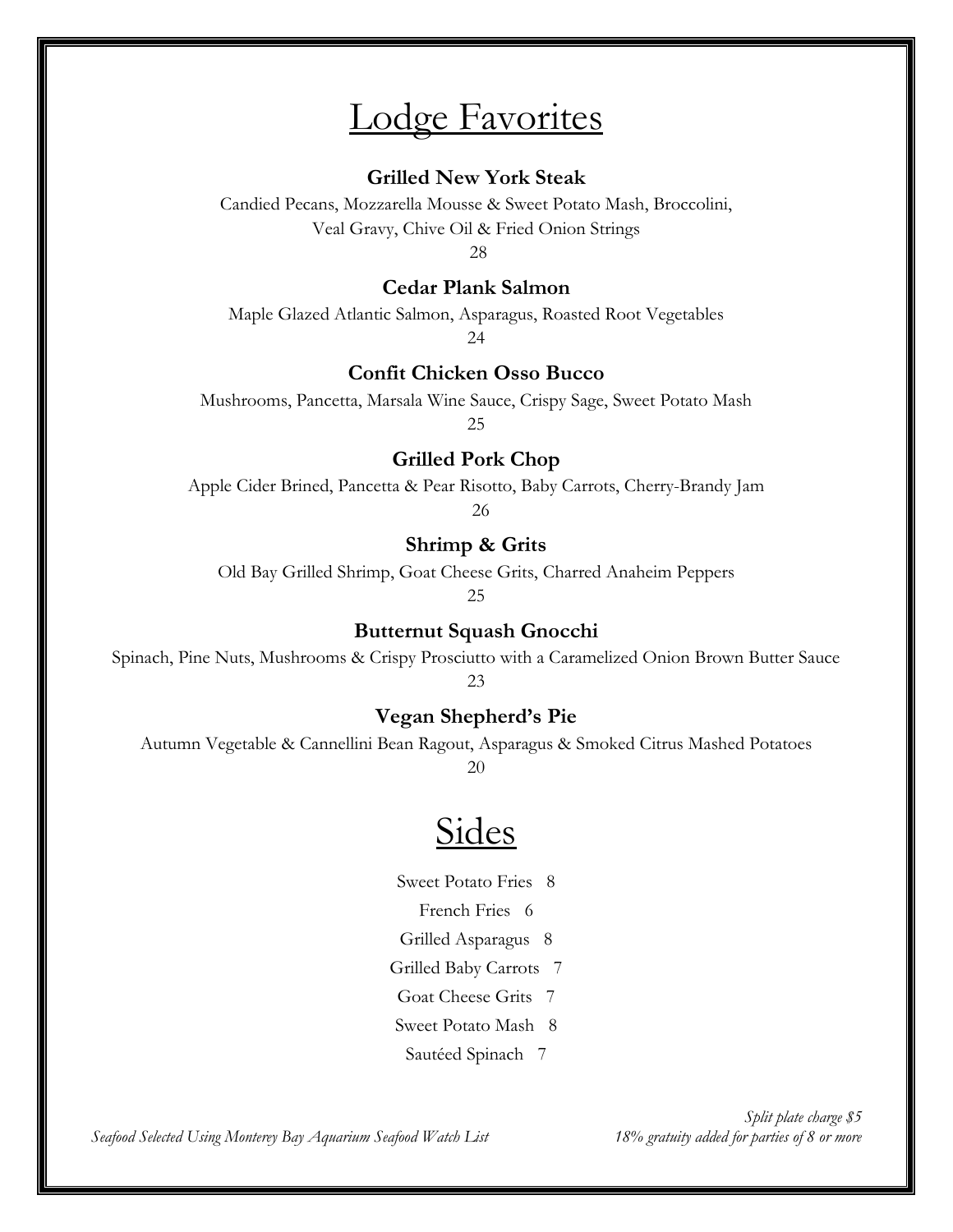# Burgers & Sandwiches

Include Choice of Cole Slaw or French Fries *Substitute Side Salad or Sweet Potato Fries 2 Add Fresh Guacamole or Bacon 2*

#### **Grilled Angus Burger**

Hand Pattied Angus Beef, Gouda & Cheddar Cheese Beer Sauce, Fried Onion Strings, Red Leaf Lettuce & Tomato on a Wheat Bun

16

### **Turkey Milanese Torta**

Fried Turkey Cutlet, Roasted Poblano Pepper, Fresh Mozzarella, Tomato, Red Leaf Lettuce, Red Onion, Fresh Guacamole & Pickled Jalapeno on a Bolillo Roll

16

#### **Roasted Beet Burger**

Roasted Beet, Pecans, Oats, Lentils & Quinoa Patty, Whole Grain Honey Mustard, Pea Puree, Clover Sprouts on a Wheat Bun

14

#### **Lamb Burger**

Mint & Apple Chutney, Whole Grain Mustard Aioli, Red Leaf Lettuce & Tomato on a Wheat Bun

18

# Kids Menu

Includes Choice of Fruit, French Fries or Sauteed Baby Carrots

Housemade Macaroni & Cheese 6

Chicken Breast Tenders7

Grilled Chicken Breast8

All Beef Hot Dog6

Mini Cheeseburgers 9

Peanut Butter & Jelly Sandwich5

Pasta Buttered 6

Pasta Marinara 7